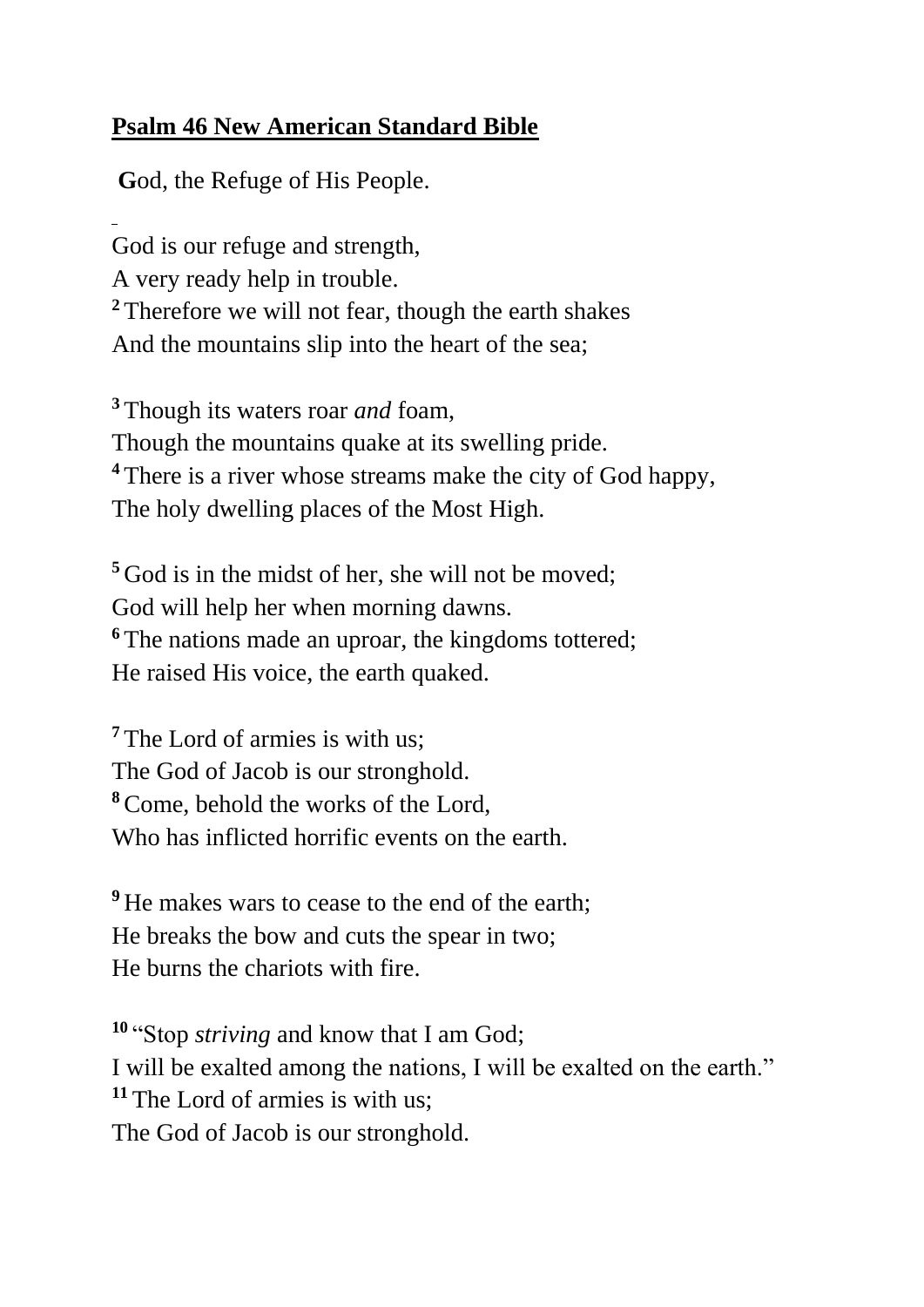## **We will use five tools on our expedition that are built around five questions**

What questions were provoked within you?

Did anything confuse you?

Did anything move you emotionally?

Did God instruct you to do something?

Did you gain any insight into God's character?

- 1. David is bold, confident and speaks with great conviction.
- 2. When we say 'God is' or 'God you are' it is the best way to start our prayers - it establishes who you are coming to and where you stand in the relationship.
- 3. Our declaration reveals who God is to us
- 4. When we declare God is something we are humbled by that truth we declare
- 5. If God is your refuge then you know you will always have a place to go to, to find answers to your questions and confusions.
- 6. Strength comes to those who have learnt to trust in Him during the trials.
- 7. He is present to help
- 8. Knowing He is with you will make a big difference when facing trials,
- 9. You will discover He is a great help even in dark times
- 10. No fear no matter what, even if the world should change, even if the world develops a virus like today - God doesn't want us to be afraid.
- 11. If you believe this truth you will benefit from this truth, by positioning yourself in his care and not trusting in anything else.
- 12. Why is it important not to be afraid? Fear debilitates and makes you unable to function in the right way at the time you need to.
- 13. You will function poorly because you are frantic that's what fear does.
- 14. Even if mountains slip into the sea, or your world falls apart, your solution is to trust in God.